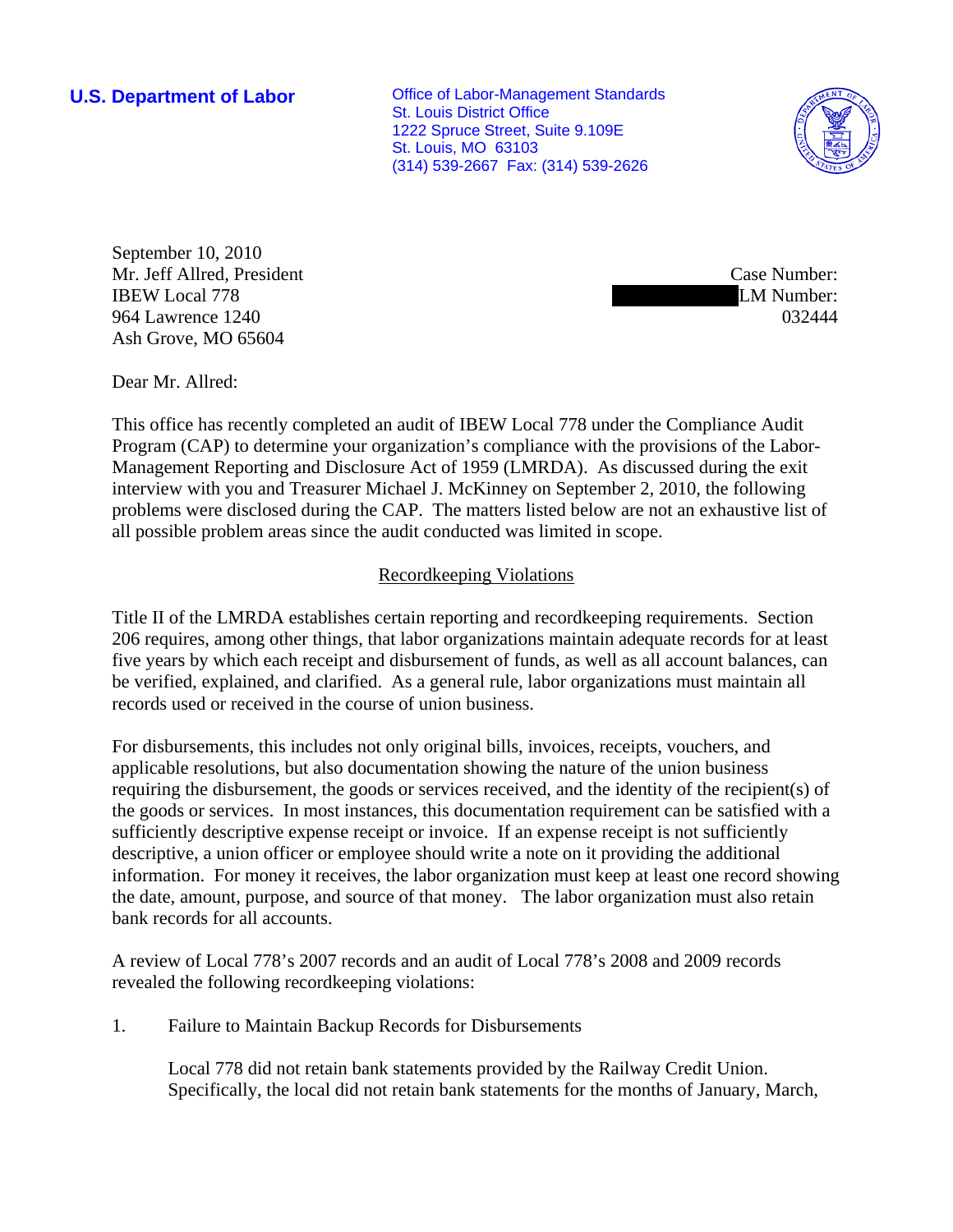June, July, August, and December 2009. The statements were obtained during the audit from the local's accountant.

The local did not retain backup records to explain and clarify the following disbursements to Davis, Lynn, Moots, PC totaling \$2,250. Specifically, the local issued checks on January 3, 2008, and July 17, 2008, for \$1,100 and 1,150 respectively to Davis Lynn, Moots, PC.

### 2. General Reimbursed Expenses

Local 778 did not retain adequate documentation for reimbursed expenses incurred by Jeff Allred totaling at least \$1,221.33 during fiscal year ending 2007. For example, the following checks to Allred did not have backup records to support the disbursement: check number issued on February 8, 2007 for \$276.43; check number  $\parallel$  issued on March 1, 2007, for \$281.03; check number issued on May 3, 2007, for \$287.60; check number issued on June 7, 2007, for \$281.07; and check number |||||||||| issued on June 21, 2007, for \$95.20.

As previously noted above, labor organizations must retain original receipts, bills, and vouchers for all disbursements. The president and treasurer (or corresponding principal officers) of your union, who are required to sign your union's LM report, are responsible for properly maintaining union records.

# 3. Meal Expenses

Local 778 did not require officers to submit itemized receipts for meal expenses totaling at least \$45.71. The union must maintain itemized receipts provided by restaurants to officers. These itemized receipts are necessary to determine if such disbursements are for union business purposes and to sufficiently fulfill the recordkeeping requirement of LMRDA Section 206.

Local 778 records of meal expenses did not always include written explanations of union business conducted or the names and titles of the persons incurring the restaurant charges. For example, the local did not maintain itemized receipts for meals at the Hacienda Restaurant in August, November, and December 2007. Union records of meal expenses must include written explanations of the union business conducted and the full names and titles of all persons who incurred the restaurant charges. Also, the records retained must identify the names of the restaurants where the officers or employees incurred meal expenses.

Since Local 778 maintained adequate backup records during the fiscal year ending 2009, and based on your assurance that Local 778 will retain adequate documentation in the future, OLMS will take no further enforcement action at this time regarding the above violations.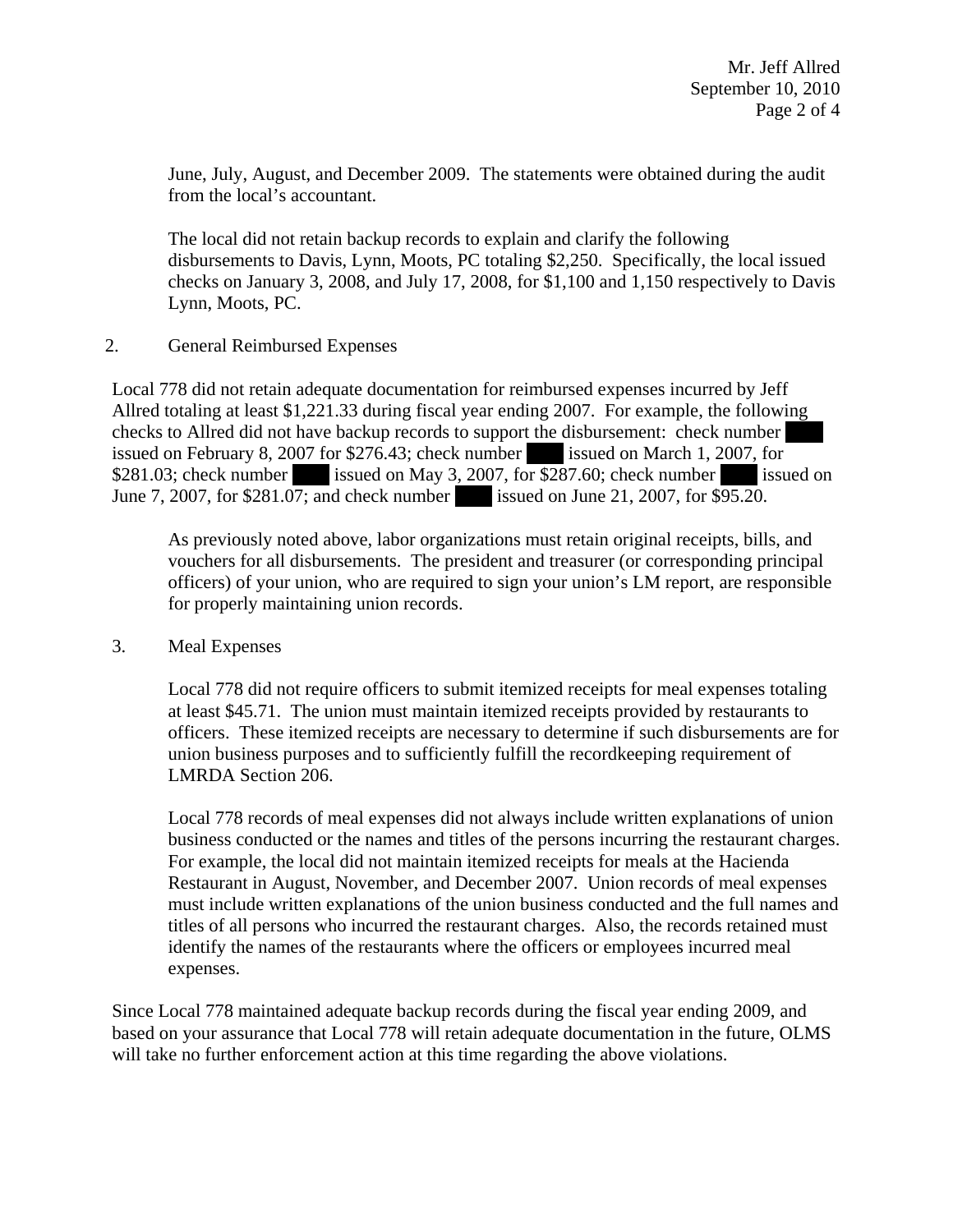## Reporting Violations

The audit disclosed a violation of LMRDA Section 201(b), which requires labor organizations to file annual financial reports accurately disclosing their financial condition and operations. The Labor Organization Annual Report Form LM-3 filed by Local 778 for fiscal year ending December 31, 2007, was deficient in that the report did not reconcile by \$1,067. Local 778's LM-3 report for fiscal year ending December 31, 2008, reconciled; however, the local's LM-3 report for fiscal year ending 2009 did not reconcile by \$338. The LM-3 Instructions, page 14, provides the following worktable that may be used to determine the figures for receipts, disbursements and cash are correctly reported:

| A.          | Cash at Start of Reporting Period – Item 25, Column $(A)$ |  |
|-------------|-----------------------------------------------------------|--|
| <b>B.</b>   | Add: Total Receipts – Item 44                             |  |
| $C_{\cdot}$ | Total of Lines A and B                                    |  |
| D.          | Subtract: Total Disbursements – Item 55                   |  |
| Ε.          | Cash at End of Period                                     |  |

If Line E does not equal the amount reported in Item 25, Column (B), there is an error in your organization's report which should be corrected.

I am not requiring that Local 778 file an amended LM report for 2007, 2008, and 2009, to correct the deficient items, but Local 778 has agreed to properly report the deficient items on all future reports it files with OLMS.

#### Other Issues

1. Failure to File LM-3 Report Timely

Federal law and regulations require your union to file its annual financial report, Form LM-3, with the Office of Labor-Management Standards (OLMS) within 90 days after the end of its fiscal year. According to our records, your union's fiscal year ended on December 31, 2009. Therefore, your union's annual financial report should have been filed by March 31, 2010. Your 2009 LM report has been collected, but was submitted late. The president and treasurer or corresponding principal officers of your union are responsible for filing the report. Failure to file this report violates the reporting requirements of the law and can result in criminal or civil penalties against those individuals.